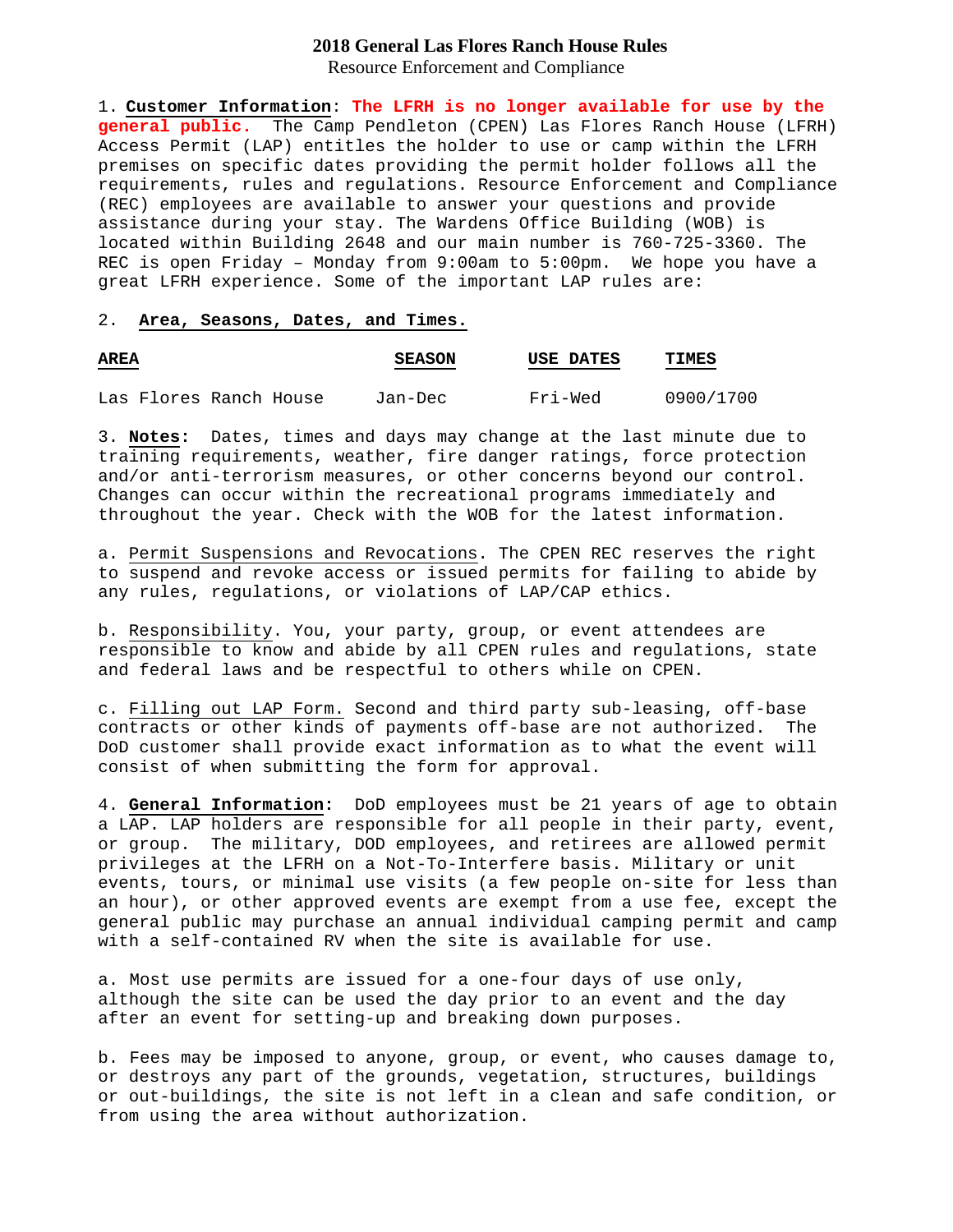c. The LFRH is normally used during scheduled REC office times from 9:00am to 5:00pm, unless other arrangements are made in advance.

d. Overnight stay(s) can be authorized for multiple scheduled dates and not to exceed three nights and four days between Friday through Wednesday. An extension beyond the above timeframes may be granted on a case by case basis and dependent upon availability.

e. Parking near, around, or use of the ranch house is not authorized.

f. Use of the barn will require separate approval.

g. Children under the age of 12 will be immediately accompanied by their parents, or responsible adult, group/event leader. Children ages 12-17 must be immediately supervised by a responsible adult.

h. Events such as weddings, receptions, parties, numerous horse activities or similar events cannot reserve or use the Las Flores site.

i. You must bring everything with you and take everything with you when you leave. There are normally no on-site stores, restrooms, trash cans, dumpsters, or other amenities. You may need generator(s) to support your specific function.

j. Approved camping must be in self-contained recreational vehicle, camper, trailer, converted van, or other similar vehicle that provide sleeping, kitchen, bathroom and other basic living accommodations.

k. Tent camping can be authorized, but additional requirements may be needed prior to final approval being granted (read above and below).

l. Proof of valid insurance and registration is required for all vehicles on CPEN and also for any vehicles entering areas controlled by/for REC use. There is no staging of any equipment, vehicles, trailers, or RV's immediately around the LFRH, or off LFRH property. Certain restrictions may apply due to the weather or other conditions or situations not covered here.

m. All personnel applying for use or a permit will be required to sign a Release of Liability and Assumption of Risk Form. Additionally, you will be completely responsible for all members of your group/event and know these rules and regulations. The permit holder (or their designee) is required to provide a valid cell phone number and be available 24 hours a day throughout the duration of the event.

n. LAPS are for the person or group to whom the permit or permission is granted and is not transferable. The LAP entitles the bearer to enter and use the specific area only at the designated times and dates.

o. Permit(s) or paperwork must be prominently displayed, as directed.

p. No off-roading type activity is not allowed anywhere on CPEN, to include the LFRH area. Dirt type motorcycles are not allowed as a part of this program. Non-motorized bicycles are authorized. Certain types

2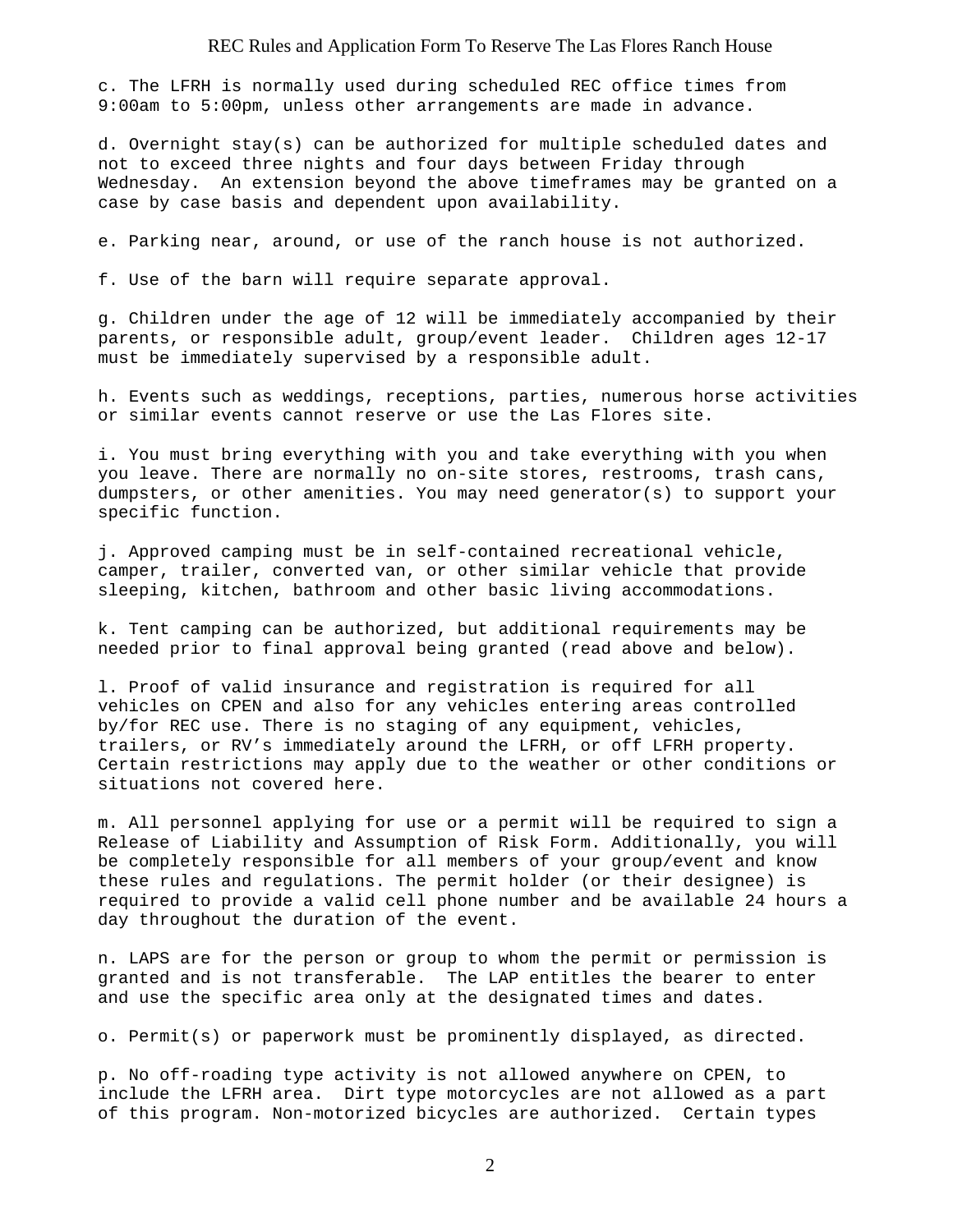of military vehicles or equipment may not be authorized on-site due to the cultural sensitivities of this site.

q. The REC and Cultural Resource, CPEN, the Marine Corps and the federal government assumes no risk or liability for any equipment damage, vehicle damage, or injury to persons which may occur. The LAP is issued to you for the sole use of the property in its 'as is/known' and current state and the REC offers nothing more than the temporary use of the land, or barn structure to the permitee.

r. Recreation aerial drones are not allowed within the LAP program.

5. **Requesting Reservation and Use.** The LFRH is used on a not-tointerfere/first-come, first-served basis. The requestor follows the below guidance:

a. Camp Pendleton Commands and Organizations complete an e-mail with an attached application form (pdf), or drops off written notification to reserve specific dates, type of use, and number of users, to the REC. Units and organizations may request to use the LFRH area NLT 30 days in advance of use-date(s). The REC will confirm use to the requestor. No fees apply for these approved events.

b. Small numbers of people from military units, schools, or individuals that are from Camp Pendleton can access the LFRH area for short periods of time if it is available during normal hours. Call the WOB at (760) 725-3360 for the latest and most updated information, or to confirm availability for use on the day you want to see the property.

c. The REC, working in conjunction with the Cultural Resources Section are the only entities that can grant recreational access and have accurate, correct up-to-date information regarding the time, date and availability of use of the LFRH. Military Police at entrance gates; Units or Commands, or other support or administrative offices do not have this information and cannot reserve this area without the express approval of the REC and, or Cultural Resources.

d. Authorized users should be aware that the LFRH area might be restricted or closed at any time due to military training or other reasons as listed in section 3 above. All users are required to call in advance to verify the status of this area.

6. **Early Arrivals:** You are not allowed to access any of the REC locations prior to the times and dates designated. Early arrivals are discouraged and violators can lose their use-privileges.

a. There are rest stops on I-5 located to the south and north of Pulgas road you can use until it is time for you to enter the LFRH if you are arriving from off-base.

b. Do not stage your vehicle(s) on I-5, the Pulgas road I-5 off-ramps or on Pulgas road either off or on CPEN, on Stuart Mesa Road, or other nearby roads. This violates the California Vehicle Code and creates road hazards. Users can enter the Base at the correct times and proceed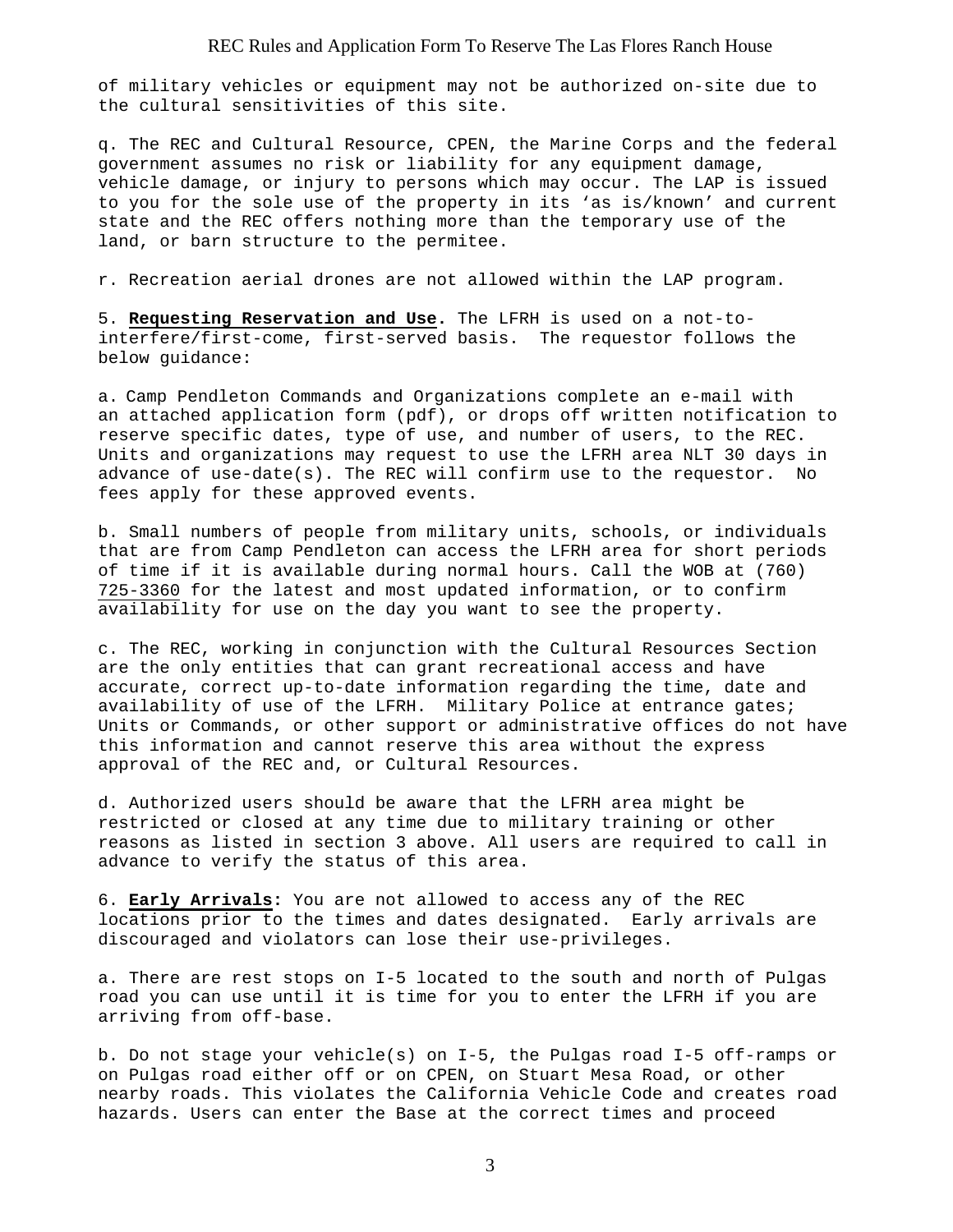straight to the LFRH. Please be considerate of others and follow the established rules and regulations.

7. **Length of Stay and Quiet Time.** Day-use and camping is normally restricted to Fridays, weekends, holidays, and on occasion, Monday through Wednesday, and is not permitted on Thursday unless authorized in advance by the REC. Camping is normally authorized from 4:30p.m. on Fridays until 9:00am Monday morning at the LFRH for campers who have purchased a regular camping permit for Red or Cockleburr beach without any additional cost to the permit holder. Quiet time is from 10:00pm to 7:00am. The regular CAP-RED/Cockleburr beach campers may be restricted from using the LFRH if other events are scheduled.

8. **Tent Camping:** Tent camping can be authorized at the LFRH. Tents will be self-supporting without tent stakes being used. Tents are for overnight type-use only and cannot be used long-term unless otherwise approved. Tents should not be placed which restrict access to others, emergency equipment or personnel. Tent campers shall have an RV(s) with bathroom and kitchen access available for use.

9. **Motor Vehicles:** Motorcycles, mini-bikes, all-terrain vehicles or any other type of off-road vehicles are expressly prohibited while using REC programs. Properly registered motorcycles can be used for access or egress to or from the site. Vehicle traffic of any type is only authorized on primary access roads to and from your designated location. Vehicles may be prohibited due to damp or wet road conditions. Lock all vehicles when not in use. Do not drive or park vehicles in high dry grass or weeds due to fire hazards. Do not block any roads.

a. One additional vehicle per family is permitted for those members of your party that may arrive late, or need to leave at different times from your location. There is additional parking for extra vehicles located next to the entrance as you enter the property.

b. You may be required by the Military/Base Police to physically meet members of your party (that do not have base access and are driving separately) at one of the designated gate entrances before they will be allowed access to the base. Please plan accordingly.

10. **Access:** Entry to anywhere on CPEN is only allowed through established entry and egress gates manned by the Military Police.

a. Vehicles are not allowed on the loose sandy beaches, off established roadways and areas not authorized.

b. Red Beach may, or may not be available during the same time or dates as the LFRH. Call or check with the WOB first for clarification or authorization. Access and egress to Red Beach is only authorized through the Las Flores Creek underpass dirt road off the west side of Stuart Mesa Road just south of the Las Flores Ranch House property. Read the Red Beach Camping Rules for further camping information.

11. **Vehicle Parking/Access**: There is no vehicle access or parking near/around the LFRH structure, bathrooms, or pump house unless approved. There are no assigned parking spaces at the LFRH. The CPEN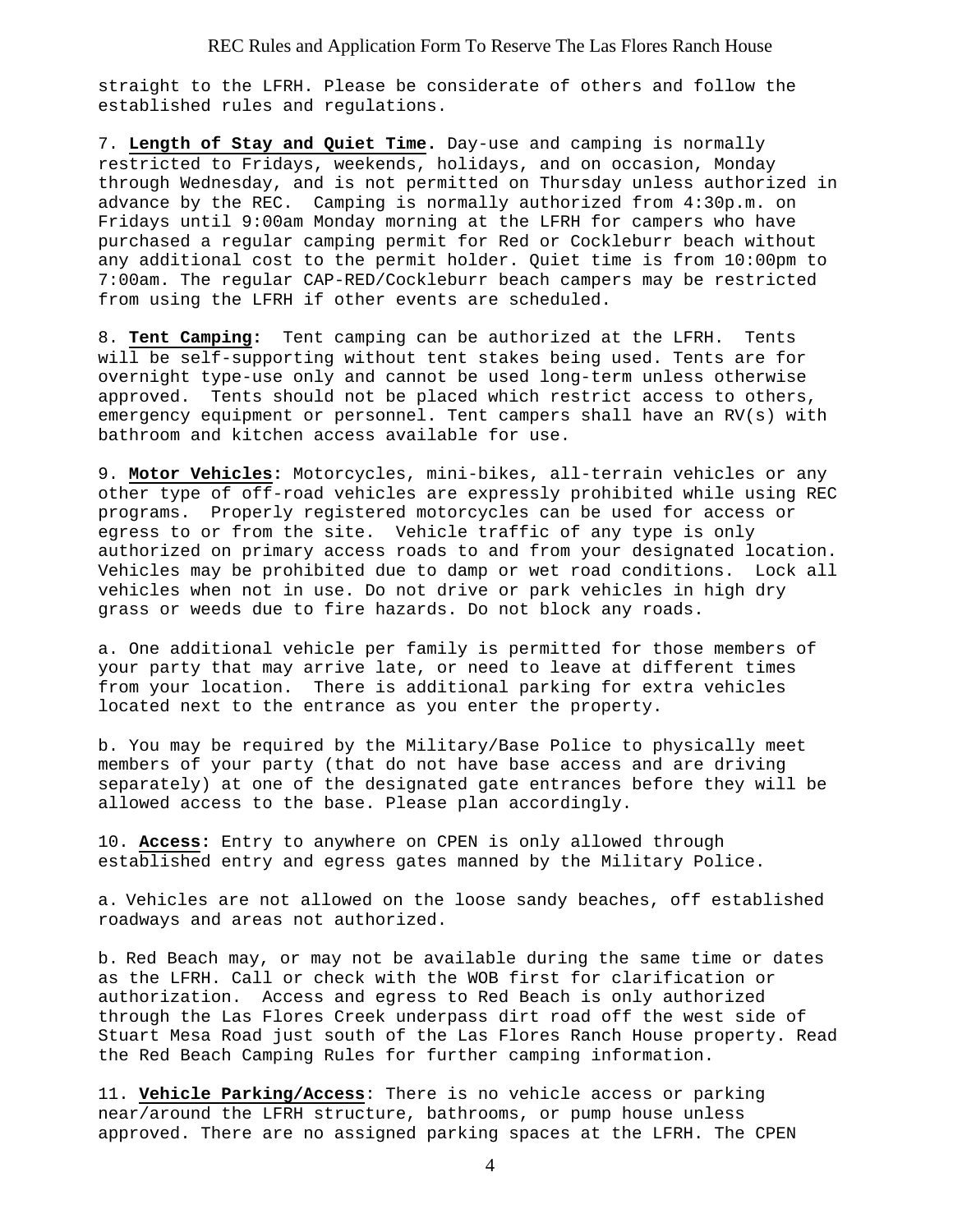### REC Rules and Application Form To Reserve The Las Flores Ranch House

Fire Department requires enough space for easy access on established roads and movement between vehicles, RV's, trailers and tents during emergencies**.** Allow enough space between you and your neighbor and do not block established access ways other people have created. Allow enough space so if your neighbor has to leave early they can leave without impacting your recreational experience. Park at least 10 feet away from existing plants, trees, or structures.

12. **Cultural Resources**: Digging, metal detecting, artifact collection, or disturbance of cultural items is NOT authorized. Do not write or permanently mark on, or deface any structure or items at the LFRH. Failure to abide by these rules will be considered a violation of the Archaeological Resources Protection Act (16 U.S.C. 470aa-mm) and/or the Native American Graves Protection and Repatriation Act (25 U.S.C. 3001 et seq.) and may be subject to civil or criminal penalties. You are required to report any type of 'find' to Cultural Resources or REC if artifacts or other cultural items are discovered. Disturbance/removal of vegetation is prohibited.

13. **Protected, Threatened and Endangered Wildlife:** These species may nest, forage or move along the CPEN's coastline. Birds are extremely sensitive to disturbance. Occasionally, birds nest in close proximity to recreational areas. Please keep a wide safety buffer of at least 150 yards away from these (or any) species or signage. Children and pets should be kept further away due to their noise and the potential disturbances they can make. People should not be in close proximity or congregate near these protected areas because birds may not return to that area if threatened.

14. **Pets:** Pets should be left at home when possible. Only domesticated licensed dogs (not more than two), caged parakeets or small songbirds are allowed within your RV or camper if you do bring a pet. Immediately clean up after your pet. Pets must be caged or leashed if outside.

15. **Fires:** Small fires must be kept contained within a BBQ or hibachi type device and kept elevated off the ground. It is illegal to collect firewood on CPEN. Cooking fires should be kept away from staged vehicles and equipment and you should be mindful of sparks and smoke direction. Your smoke can enter someone else's immediate area and can ruin their stay. Your cooking stove/BBQ/fire is your responsibility. Clean everything up during your stay and before you leave. You must possess and have available one fire extinguisher if you have a fire.

16. **Support Equipment and Porta-Johns**: Group events and tent camping (other than self-contained vehicles described above) will require support equipment and porta-johns on-site. The permittee shall contact Essential Support Services (877-377-4624) which provides services on Camp Pendleton. Their recommendations on the number of porta-johns or support items (such as sinks, trash cans...) required are dependent upon the number of people within your group. Porta-johns shall be on site one day prior to your event start-date through the last day to avoid cancellation of your event. Contact the base MCCS Destination Experiences for other support equipment (such as: tables, chairs, catering...) at 760-470-8108. The LAP holder pays all costs for portajohns or other support equipment. Be advised that most support equipment

5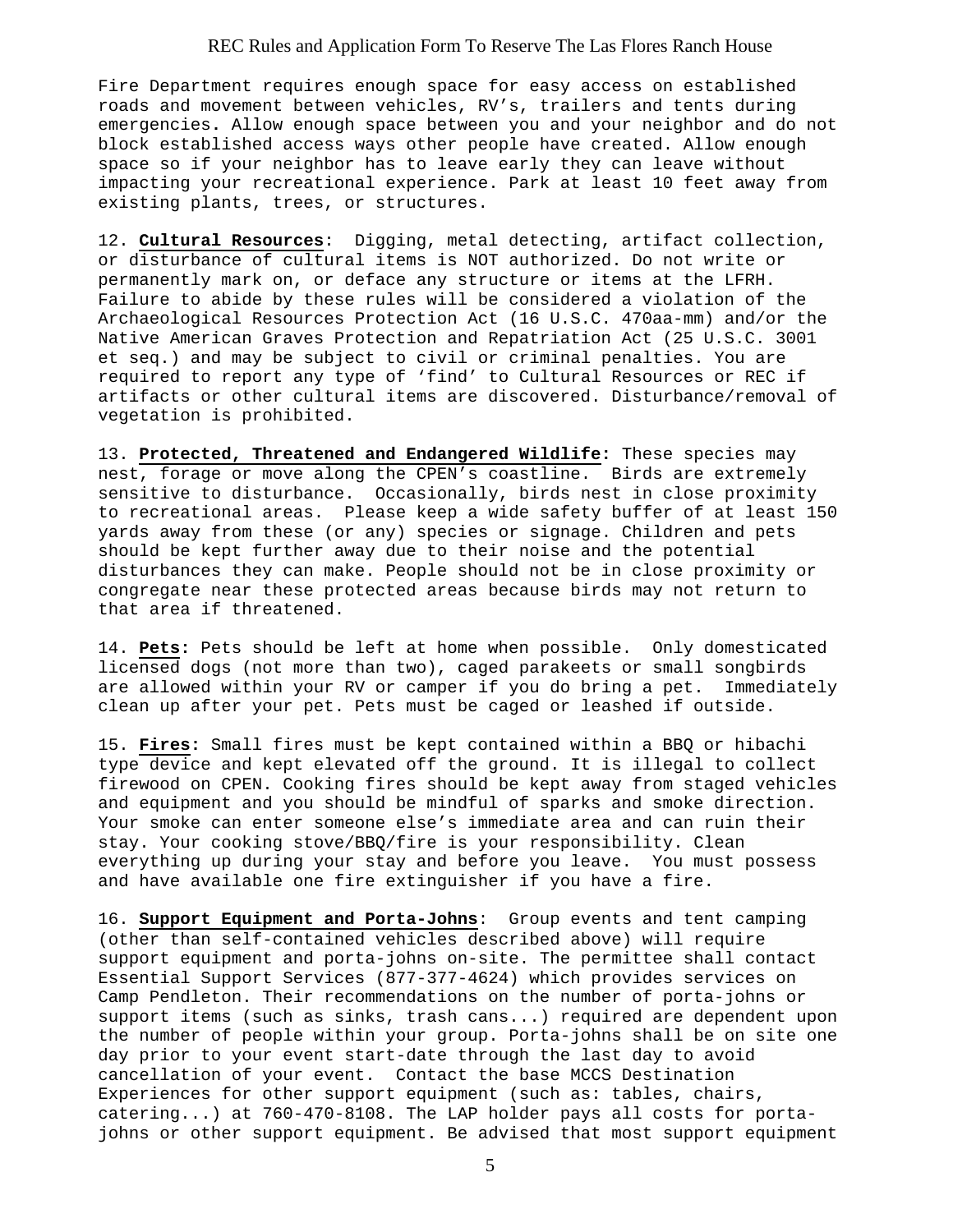## REC Rules and Application Form To Reserve The Las Flores Ranch House

cannot be collected from the site on Sunday's which may require you to reserve an additional day.

17. **Trash:** Do not place trash in trash containers provided for walk-ins. You must keep your area/site clean and remove all your trash when you depart. There is zero tolerance for littering. Sometimes coastal winds can get quite intense. Make sure everything within your area is secured so it does not blow away. You are responsible to keep your site/area clean. Remember, others will be using this area after you leave.

18. **Alcoholic Beverages and Ethical Behavior:** The Las Flores site and events shall be alcohol free and no alcohol will be brought onto the property using a LAP permit, unless authorized. Public drunkenness, drug use, loud music, verbal exchanges, shouting, displays of intoxication or non-ethical behavior are prohibited. Driving Under the Influence (DUI) of drugs or alcohol on CPEN is illegal. Please make sure you keep everyone in your group quiet and in compliance of established rules & laws.

19. **Firearms:** Firearms or other weapons of any kind, including: B.B., pellet, rifles and pistols; bows and arrows; dirks; daggers; long knives; swords, and explosives (fireworks) are expressly prohibited.

20. **Ordinance Material:** Ordinance material (shells, cartridges, etc.) found in the area WILL NOT BE disturbed or handled for any reason. Report any found military ordinance or equipment to the WOB or the Military Police as soon as possible.

21. **Camp Pendleton Emergency Telephone Numbers:** Call one of the below numbers in the case of an emergency. State your emergency, your exact location, your name, and your telephone number. Do not hang-up until told to do so.

| a. REC Section/Game Wardens |                        | $(760)$ 725-3360 (9:00am to 5pm)          |
|-----------------------------|------------------------|-------------------------------------------|
| b. LAP Use/Camping Problems |                        | $(760)$ 725-3360 (9:00am to 5pm)          |
| c. Military Police          |                        | $(760)$ 725-3888 (after hour emergencies) |
| d. Base Fire Dept.          | (760) 725-4321 or 4214 |                                           |

22. **Further Information:** Our office is here to assist you Friday through Monday from 9:00am to 5:00pm except on Thanksgiving; Christmas, New Year's, and select holidays. Please use the below address if you wish to communicate with us in writing:

> Environmental Security Attn: Chief Game Warden Resource Enforcement and Compliance P.O. Box 555008 Camp Pendleton, CA 92055-5008